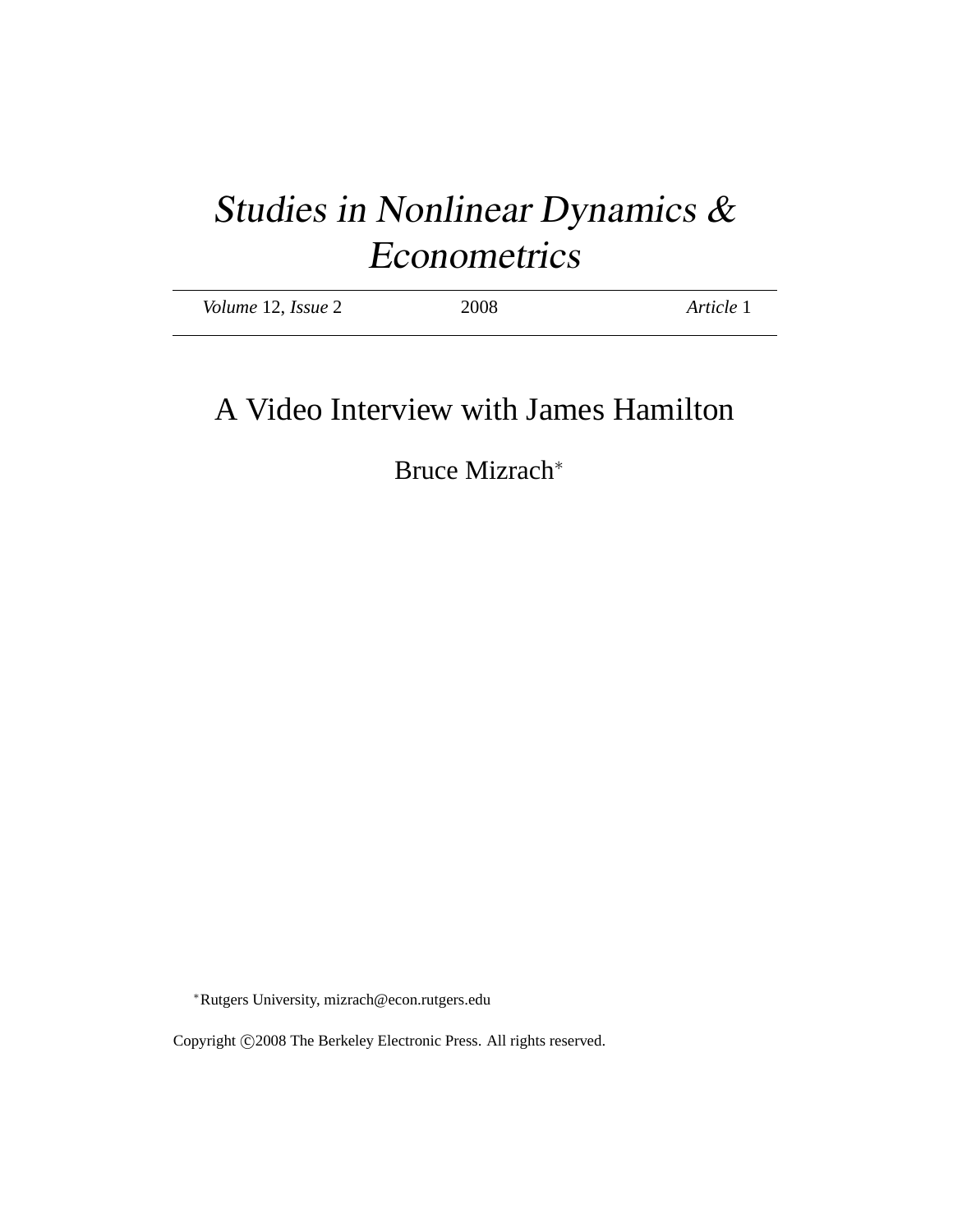## A Video Interview with James Hamilton<sup>∗</sup>

Bruce Mizrach

#### **Abstract**

This manuscript lists questions from a video interview with James Hamilton at the  $16^{th}$  SNDE conference in San Francisco on April 4, 2008. The interview covers topics ranging from nonlinear time series analysis and monetary policy to energy prices.

<sup>∗</sup> I would like to thank Kevin Lansing, Thom Coberg and Kenneth Logan of the San Francisco Federal Reserve Bank for arranging for this conversation to be videotaped. Heather Anderson, Rene Garcia, Phil Rothman, Dick van Dijk, and Tao Zha helped to shape the questions and focus of the interview.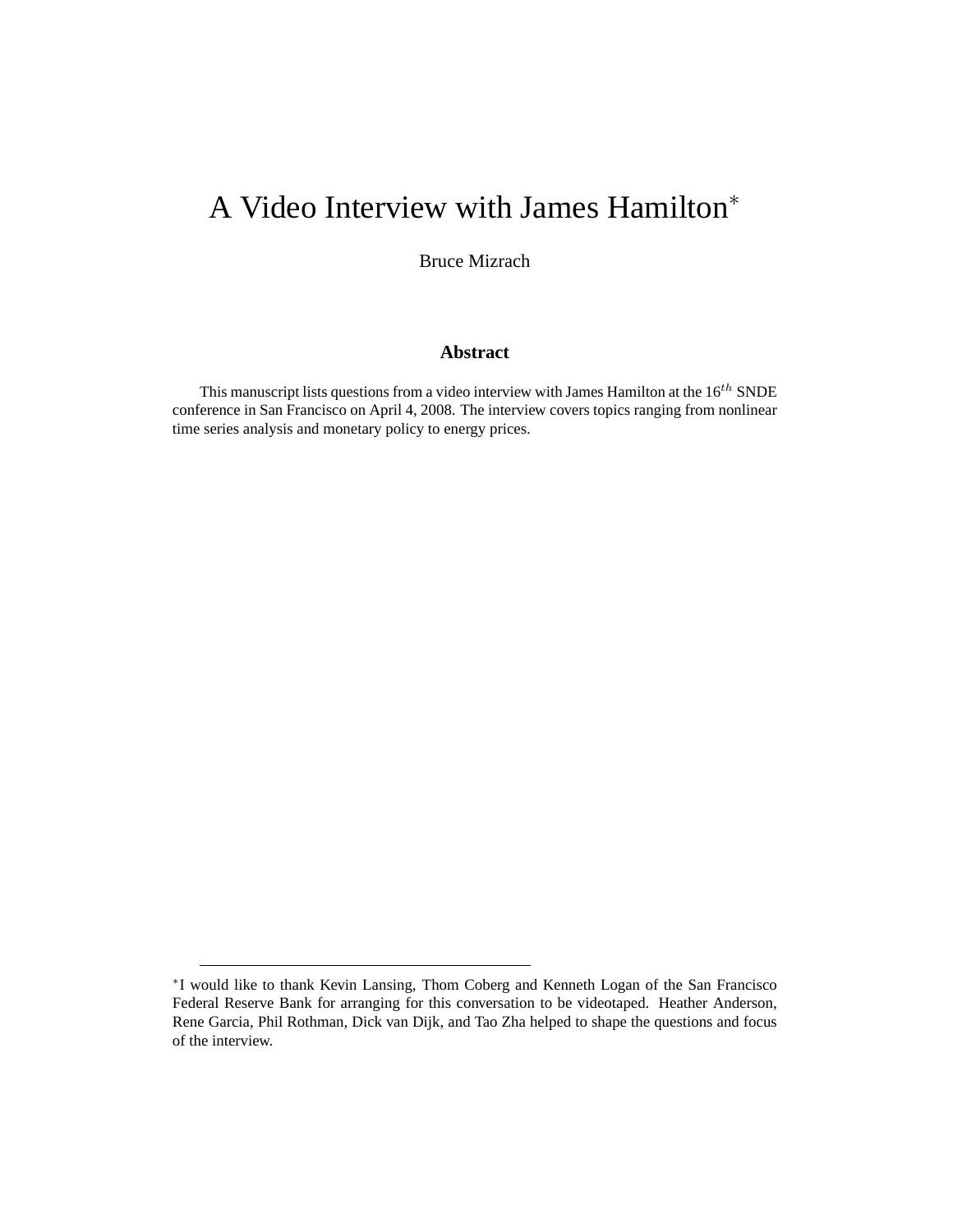#### **1. Introduction**

James D. Hamilton is a Professor of Economics at the University of California San Diego, a position he has held since moving to California from Virginia in 1992. He has been a fellow of the Econometric Society for more than a decade. He is a research associate of the National Bureau of Economic Research, a *Journal of Econometrics* fellow, and has received 7 grants from the National Science Foundation during his distinguished career.

Jim's paper [2], "A New Approach to the Economic Analysis of Nonstationary Time-Series and the Business-Cycle," published in *Econometrica* in 1989 is one of the 75 most widely cited papers in economics. Han Kim, Adair Morse, and Luigi Zingales, "What Has Mattered to Economics Since 1970," credit the paper with 731 citations. It is by far the most influential paper in nonlinear time series analysis. Along with his textbook [3], *Time Series Analysis*, first published in 1994 by Princeton University Press, Hamilton's work has made him the leader in this growing field.

Another major theme of Hamilton's research has been monetary policy. He has published extensively on Federal Reserve activity [5] and is an expert of the Fed's policy instrument, the federal funds rate, [4], [7] and [9]. A third area of interest to Hamilton has been energy prices. From his early work on oil's impact on the macroeconomy [1] to his recent work on oil shocks [8], the role of energy prices on the business cycle is a continuing theme in his work.

Jim has recently tried to reach an audience outside of academics with his work on an economics blog called "Econbrowser" that he co-writes with Menzie Chinn of the University of Wisconsin. I hope to cover his academic and nonacademic pursuits in this interview.

#### **2. Background and motivation**

1. How did you decide to become an economist?

2. You were an undergraduate at Colorado College and got your graduate degree at the University of California Berkeley. What were your formative experiences as a student? What was your thesis about? Who was your adviser? Did you work well together?

3. In 1992, you moved to the University of California at San Diego. With your arrival, UCSD formed a renowned department in time series analysis including two eventual Nobel Prize winners, Clive Granger and Rob Engle. What was it like working in a department with such a strong focus on time series?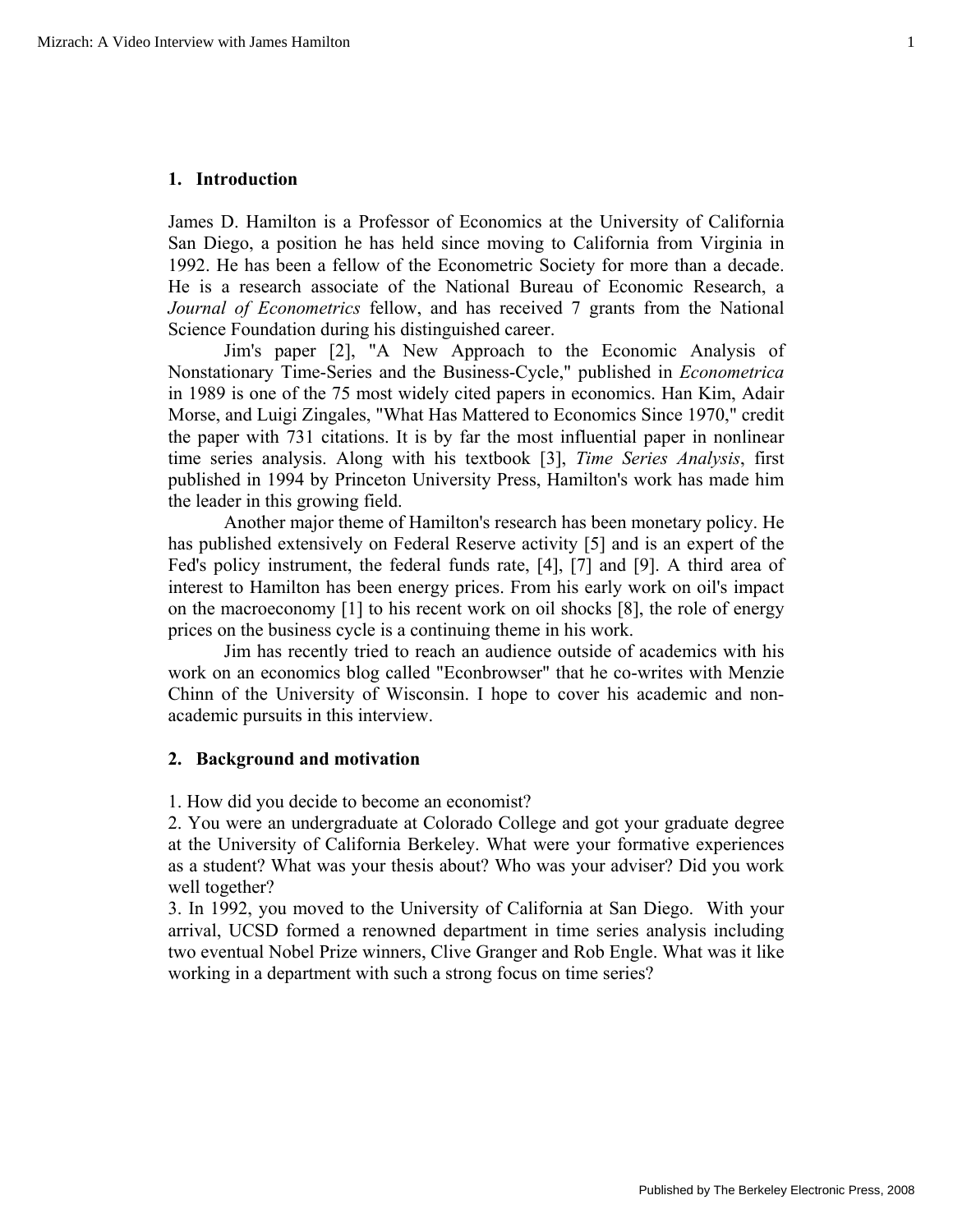### **3. Nonlinear time series**

4. How did you become familiar with Markov switching models? What led you to apply them to business cycles, and what did you expect to find when you fit the model to US GDP growth?

5. What do you think are the important macroeconomic nonlinearities? Do you think the mainstream literature using DSGE models is paying enough attention to these stylized facts?

6. Adrian Pagan has been critical of your business cycle dating methods and thinks that macroeconomic nonlinearities are second order. Can you summarize your ongoing debate?

7. There has been an explosion of work in macroeconomics and in finance using Markov switching models, from the term structure of interest rates to option pricing. Where do you think the impact of this regime switching modeling has been the most significant and where have we learned the most from an economic point of view?

8. What do you think are the most promising extensions of your original Markov switching model? Are there any unresolved questions? How do you compare Markov-switching models with other time-varying models (e.g. stochastic volatility and drifting parameters)?

9. How much time did it take to write your text book? Will you ever write another or release a new edition?

10. Recently, you have been working with random fields. These have now been extensively used in financial economics, but less so in macro? Do you agree, and if so, why?

### **4. Monetary economics**

11. You have frequently looked at Federal Reserve policy in the U.S. and the market for federal funds in particular. What have your learned about monetary policy from this line of research?

12. Are you supportive of the recent decision by the FOMC to publish its shortterm and medium-term forecasts every quarter?

13. The Bernanke Fed has introduced a number of monetary policy innovations including a Term Auction Facility, a Term Securities Lending Facility, and a Primary Dealer Credit Facility. The New York Fed has also created a special purpose entity to manage securities that it has guaranteed from the Bear Stearns portfolio. Which of these, if any, do you think will be successful in stabilizing the liquidity crisis that appears to have begun in the mortgage market?